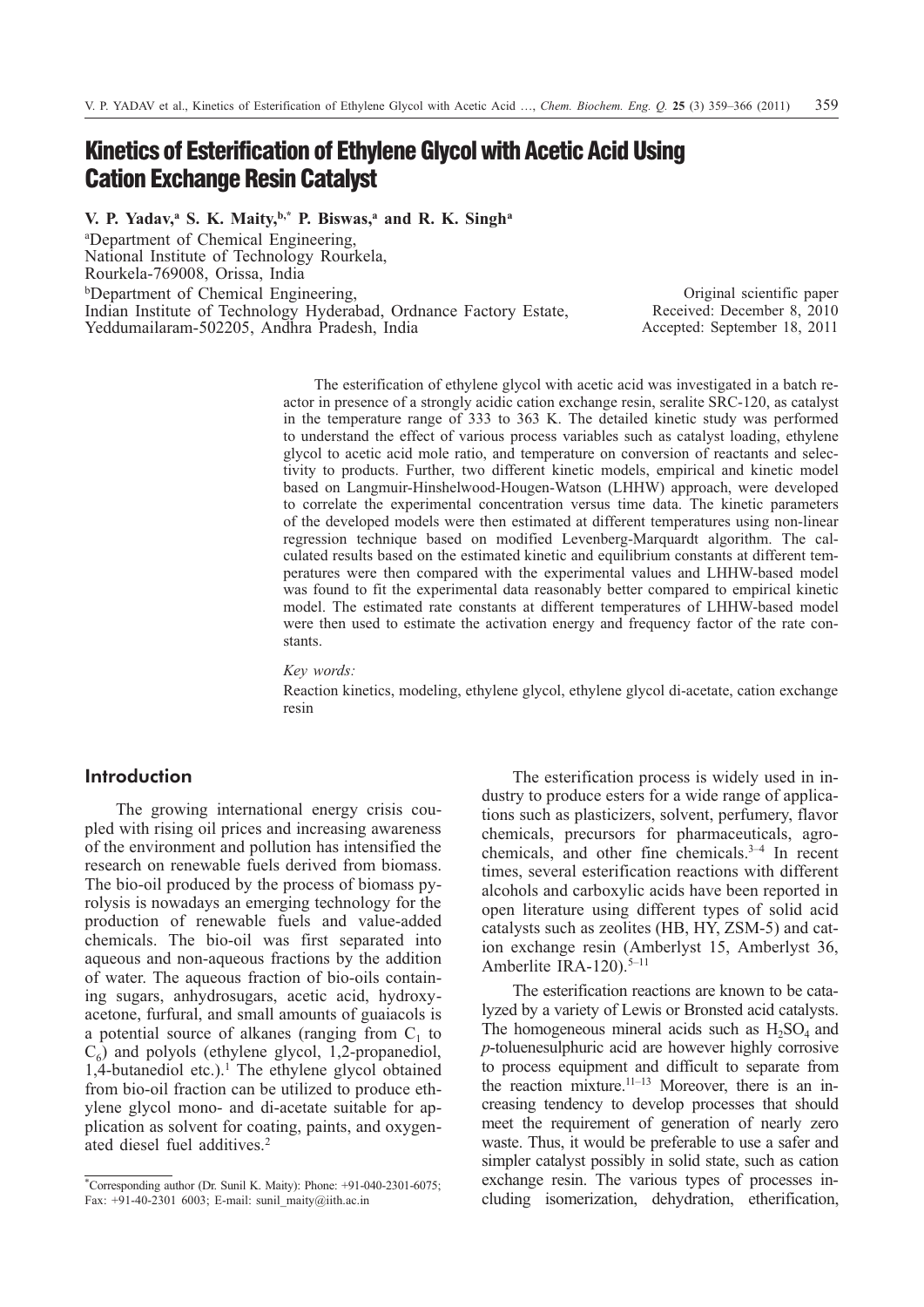acetylation, and esterification have been intensified by solid acid catalysts.<sup>14–17</sup>

The study of esterification of ethylene glycol with acetic acid is however limited in open literature.18 Schmid *et al.*<sup>19</sup> studied the reaction using acidic cation-exchange resin, Amberlyst 36, as catalyst, and pseudo-homogeneous kinetic model based on activity was then developed using the measured thermodynamic properties of ethylene glycol–acetic acid reactive system.20 Suman *et al.* studied the entrainer-based reactive distillation of ethylene glycol–acetic acid system using 1,2-dichloroethane (EDC) as an entrainer to enhance the conversion of reactants and selectivity to ethylene glycol di-acetate.2 Considering the importance of the reaction, the present work was undertaken to study the kinetics of esterification of ethylene glycol with acetic acid in presence of a commercial cation-exchange resin catalyst and to develop suitable kinetic models for its application in design and simulation of reactive distillation column.

# **Experimental**

## **Chemicals**

Ethylene glycol and acetic acid ( $\geq$ 99 % purity) (aldehyde free) were purchased from Merck Specialities Private Limited, Mumbai, India. The strongly acidic (hydrogen form) cation-exchange resin, seralite SRC-120 (mesh number = 20–50, ion-exchange capacity = minimum 4.5 meq  $g^{-1}$  dry resin, and pH range  $= 0$ -14) was procured from Sisco Research Laboratories Private Limited, Mumbai, India.

### Experimental set-up

All kinetic experiments were carried out in batch mode in a 6.5 cm i.d. fully baffled, mechanically agitated glass reactor with a volume of 250 cm3. A six-blade glass disk turbine impeller with 2.0 cm diameter was used for stirring the reaction mixture. The impeller was kept at a height of 1.5 cm from reactor bottom. The reactor was kept in a constant temperature water bath whose temperature was controlled within  $\pm 1$  K. The reaction mixture was well agitated with the help of a mechanical stirrer. To avoid the vaporization loss of reaction mixture, reactor setup was equipped with a condenser.

### Experimental procedure

In a typical experimental run, about  $75 \text{ cm}^3$  of acetic acid with known amount of catalyst (say 1 g) was charged into the reactor and kept well stirred until steady-state temperature was reached. Then

the measured volume of ethylene glycol  $(25 \text{ cm}^3)$ , kept separately at reaction temperature, was charged into the reactor and the reaction started. Samples were withdrawn from reaction mixture at regular intervals after stopping the stirring and allowing the catalyst to settle. The detailed study of the reaction was performed in wide range of temperature (333–363 K), catalyst loading  $(0.5 \text{ to } 1.5 \% \text{ (w/v)}),$ and acetic acid to ethylene glycol mole ratio (0.66 to 3.13).

#### Product analysis

The reaction product containing acetic acid, ethylene glycol, ethylene glycol mono-acetate (EGMA), and ethylene glycol di-acetate (EGDA) were analyzed by gas-liquid chromatography (Chemito GC 8610) using carbowax column. The GC equipped with a flame ionization detector (FID) was used for analysis. The column temperature was programmed with an initial temperature of 333 K for one minute, increased at a rate of  $20 \text{ K min}^{-1}$  up to 473 K, and maintained at 473 K for 2 min. The nitrogen (99.99 % purity) was used as carrier gas. An FID detector was used at a temperature of 523 K. An injector temperature of 523 K was used during the analysis. The moles of water formed in the reaction were obtained from the overall mole balance. Each sample was analyzed three times and average value was taken for further calculation.

# **Results and discussion**

The reaction of ethylene glycol with acetic acid in presence of cation-exchange resin proceeds in two consecutive reversible steps as shown in Scheme 1. In the first step, ethylene glycol reacts with acetic acid to produce EGMA and water. The EGMA formed in the first step reacts further with acetic acid resulting in the formation of EGDA and water. The term selectivity (*S*) of the two products, EGMA and EGDA, used throughout the present article was defined as follows.

$$
S_{EGMA}(\%) = 100 \cdot \frac{moles \ of \ EGMA \ formed}{mole \ of \ AA \ reacted}
$$

$$
S_{EGDA}(\%) = 100 \cdot \frac{2 \times moles \ of \ EGDA \ formed}{mole \ of \ AA \ reacted}
$$

### Effect of stirring speed

To determine the role of mass transfer resistances, the effect of agitation speed on the conversion of ethylene glycol was studied. The stirring speed was varied in the range of 1000–2000 rev min<sup>-1</sup>. The strongly acidic cation-exchange resin (seralite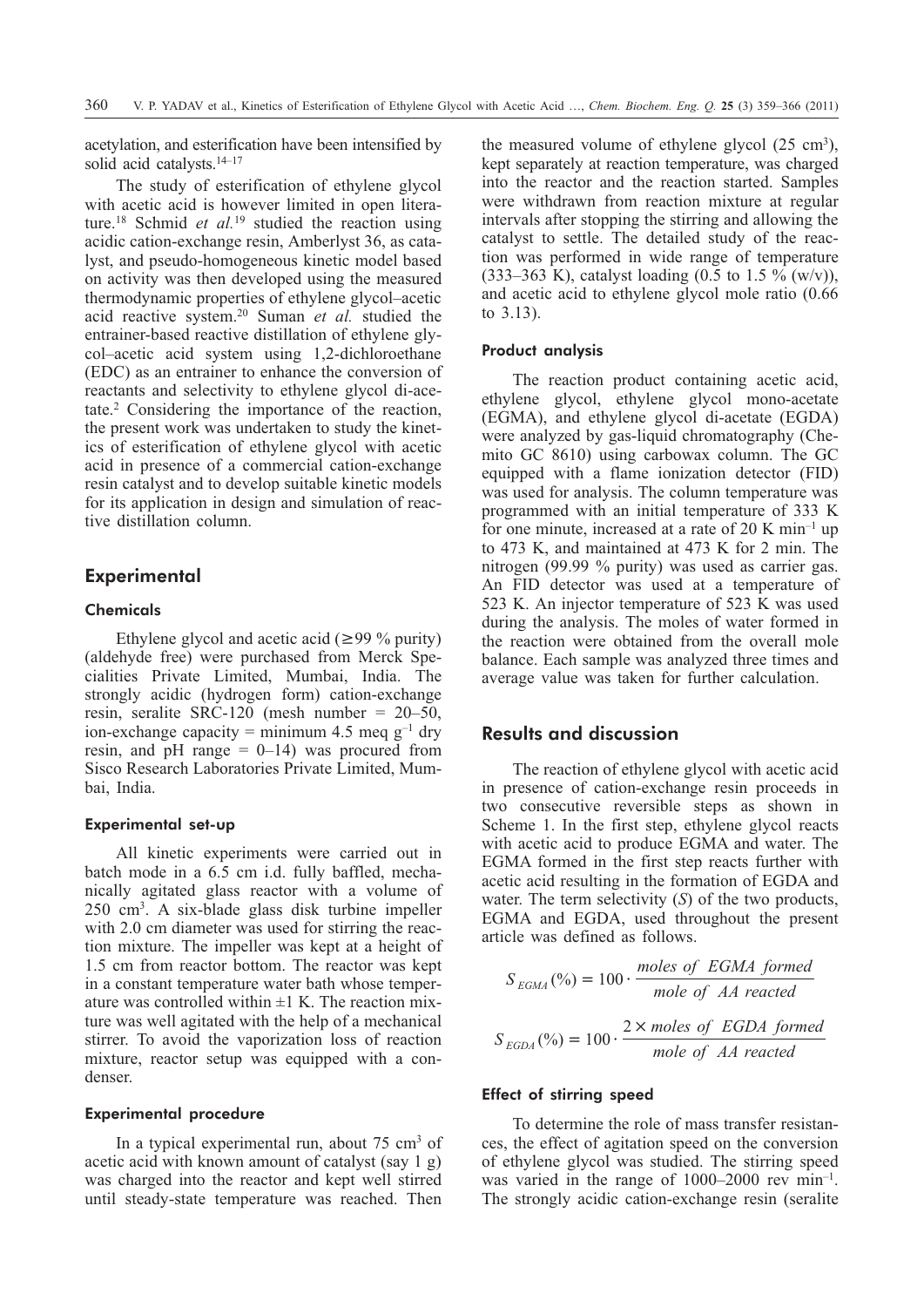$$
H_2C-OH
$$
  
\n $H_2C-OH$  + CH<sub>3</sub>COOH\n $\xrightarrow{k_1}$ \n $H_2C-OH$ \n $H_2C-OH$ \n $H_3$ \n $H_2C-OH$ \n(i)

 $\sim$ 

ethylene glycol acetic acid ethylene glycol monoacetate water

$$
H_2C-O-H_3 + CH_3COOH
$$
  $\xrightarrow{k_2}$   $H_2C-O-H_3 + CH_3COOH$   $\xrightarrow{k_2}$   $H_2C-O-H_3 + H_2O$  (ii)

ethylene glycol monoacetate acetic acid

Scheme 1.

SRC-120) of 1.5  $\%$  (w/v) was used in each test. The variation of conversion of ethylene glycol was found to be negligible with speed of agitation as shown in Fig. 1. The external mass transfer resistance factors were therefore unimportant. Therefore, all other experiments were performed at a safe stirring speed of 1500 rev min–1.



*ene glycol. Conditions: Acetic acid to ethylene glycol mole ratio = 3.13; temperature = 333 K; catalyst loading = 1.5 % (w/v); matching reaction time = 5 min.*

### Effect of temperature

The effect of temperature on conversion of ethylene glycol and selectivity of products was studied in the temperature range of 333–363 K. The effect of temperature on conversion of ethylene glycol is shown in Fig. 2. The conversion of ethylene glycol was found to increase with increase in temperature. The effect of temperature on the selectivity to EGDA is shown in Table 1. It is observed from the table that the selectivity to EGDA is not affected significantly by temperature especially, at high re-



*glycol. Conditions: catalyst loading = 1.5 % (w/v); acetic acid to ethylene glycol mole ratio = 3.13; stirring speed = 1500 rpm.*

Table 1 – *Effect of temperature on selectivity to EGDAa*

| Temperature/K | Selectivity/% to EGDA<br>at different reaction time |          |           |  |  |
|---------------|-----------------------------------------------------|----------|-----------|--|--|
|               | $30 \text{ min}$                                    | $60$ min | $120$ min |  |  |
| 333           | 42.7                                                | 48.8     | 56.2      |  |  |
| 343           | 57.8                                                | 59.1     | 58.5      |  |  |
| 353           | 56.9                                                | 59.9     | 58.9      |  |  |
| 363           | 51.3                                                | 54.6     | 54.8      |  |  |

<sup>a</sup>Conditions: Catalyst loading = 1.5 % (w/v); acetic acid to ethylene glycol mole ratio =  $3.13$ ; stirring speed =  $1500$  rpm.

action time when the reaction reached close to equilibrium. This is because the standard enthalpy of reaction is relatively small which results in insignificant temperature dependency on the chemical equilibrium.2,14,15,17 As a result, almost similar equilibrium composition was obtained in the temperature range studied.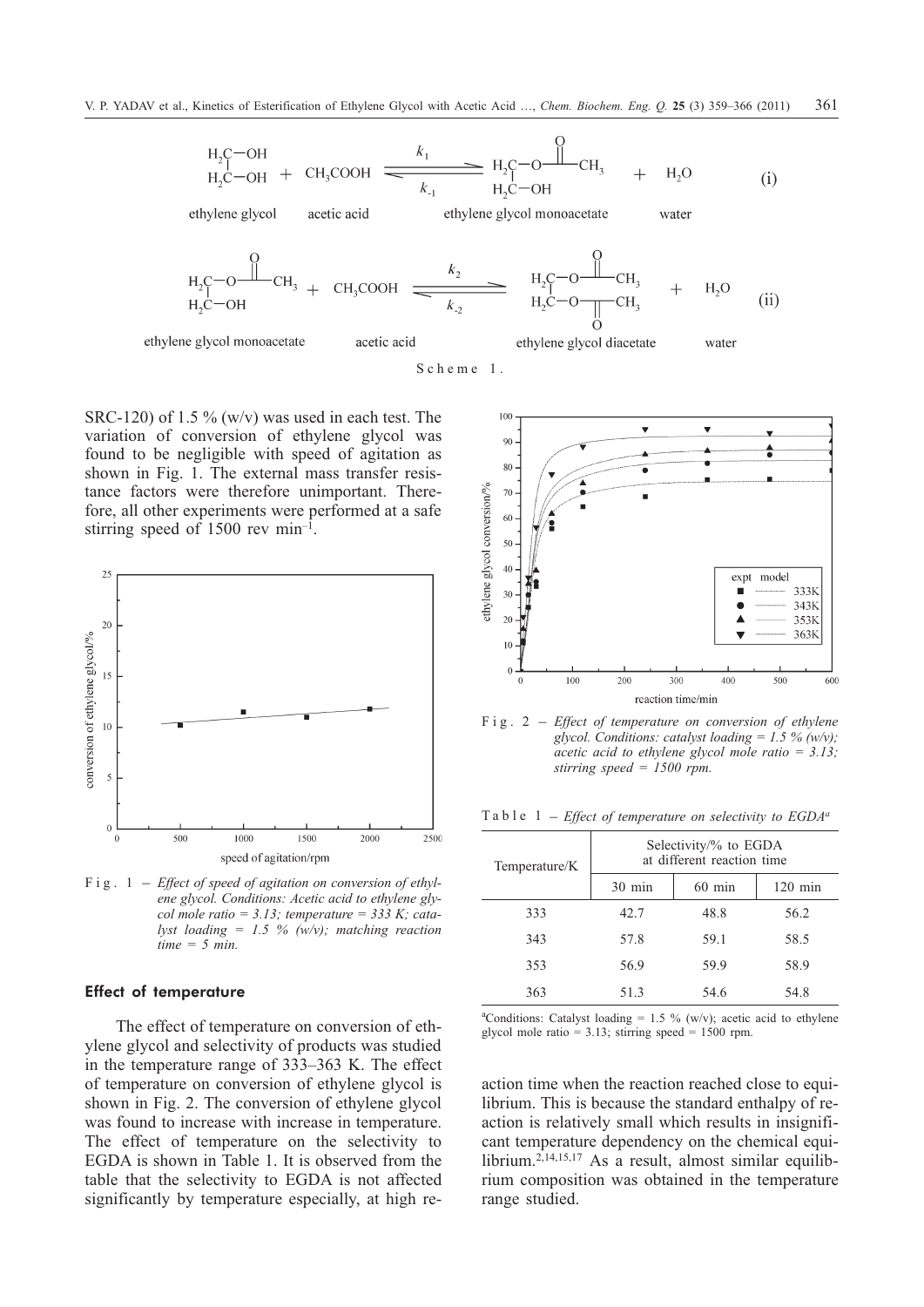The initial rates were calculated at different temperatures and Arrhenius plot of ln (initial rate) against 1/*T* was made and is shown in Fig. 3. The apparent activation energy was calculated from the slope of the best-fitted straight line as  $39 \text{ kJ}$  mol<sup>-1</sup>. The high value of apparent activation energy further confirms that the reaction system is kinetically controlled. Schmid *et al.* reported the activation energy of 40 kJ mol<sup>-1</sup> for this reaction.<sup>19</sup>



*ditions: All conditions are same as in Fig. 2.*

### Effect of catalyst loading

The effect of catalyst loading was studied at three different catalyst loadings in the range of 0.5 to 1.5  $\%$  (w/v) of catalyst. The conversion of ethylene glycol increases with increase in catalyst loading as shown in Fig. 4. The effect of



*ethylene glycol. Conditions: temperature = 333 K; acetic acid to ethylene glycol mole ratio = 3.13; stirring speed = 1500 rpm.*

catalyst loading on selectivity to EGDA is shown in Table 2. The selectivity to EGDA was found to increase with increased reaction time as expected. However, the selectivity to EGDA was found to be almost unaffected by the catalyst loading. From these results, it may be concluded that with increase in catalyst loading, the rate of both esterification and hydrolysis reaction increases equally keeping the selectivity to the products unaffected.

Table 2 – *Effect of catalyst loading on selectivity of EGDAa*

| Catalyst loading/%<br>(w/v) | Selectivity/% to EGDA<br>at different reaction times |          |           |         |  |  |
|-----------------------------|------------------------------------------------------|----------|-----------|---------|--|--|
|                             | $30 \text{ min}$                                     | $60$ min | $120$ min | 300 min |  |  |
| 0.5                         | 54.9                                                 | 57.1     | 60.1      | 64.6    |  |  |
| 1.0                         | 58.3                                                 | 60.6     | 62.9      | 63.0    |  |  |
| 1.5                         | 52.7                                                 | 55.8     | 56.1      | 60.2    |  |  |

a Conditions: Acetic acid to ethylene glycol mole ratio = 3.13; temperature at 333 K; stirring speed =  $1500$  rpm.

### Effect of acetic acid to ethylene glycol mole ratio

The effect of acetic acid to ethylene glycol mole ratio was studied at three different mole ratios of 0.66, 1.48, and 3.13, respectively, under identical experimental conditions. The acetic acid to ethylene glycol mole ratio was varied by varying the relative proportions of acetic acid and ethylene glycol keeping the total volume of the mixture constant. With increase in acetic acid to ethylene glycol mole ratio, the conversion of ethylene glycol was increased as shown in Fig. 5a. This is because of the depletion of ethylene glycol relative to acetic acid with increase in acetic acid to ethylene glycol mole ratio. The effect of acetic acid to ethylene glycol mole ratio on EGDA selectivity is shown in Fig. 5b. For fixed conversion of ethylene glycol, selectivity to EGDA was increased with increase in acetic acid to ethylene glycol mole ratio as shown in Fig. 5b. With increase in acetic acid to ethylene glycol mole ratio, the concentration of acetic acid relative to ethylene glycol was increased which in turn enhanced the reaction of EGMA with acetic acid. As a result, the selectivity to EGDA was increased. Similar results have been reported by Suman *et al*. <sup>2</sup> The maximum EGDA selectivity of 70 % was observed at 80 % conversion of ethylene glycol at acetic acid to ethylene glycol mole ratio of 3.13.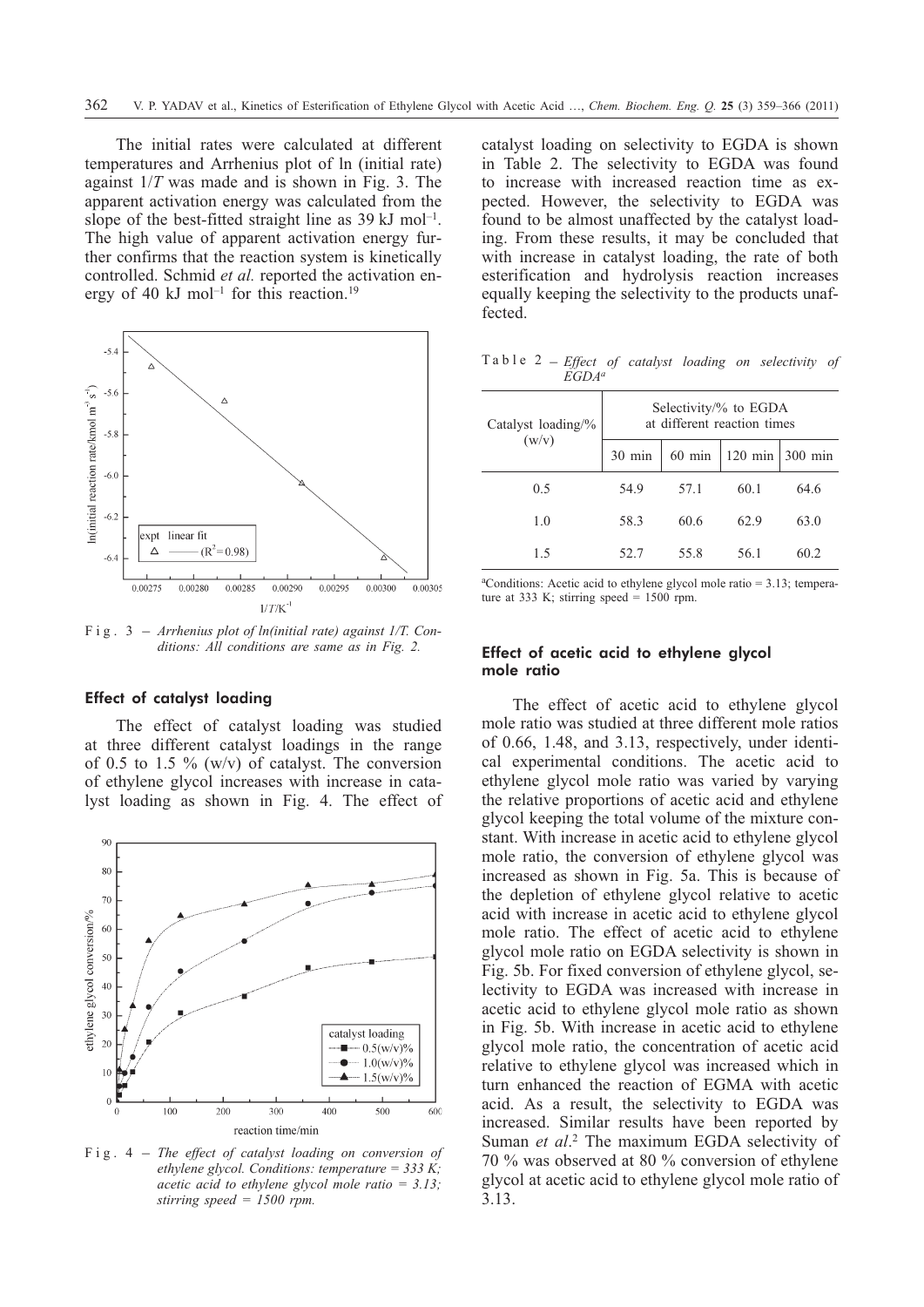

*on (a) ethylene glycol conversion and (b) EGDA selectivity. Conditions: temperature = 333 K; catalyst loading = 1.5 % (w/v); stirring speed = 1500 rpm.*

# **Modeling**

The experimental measurements were used to develop suitable kinetic models for the reaction of ethylene glycol with acetic acid in presence of a strongly acidic cation-exchange resin. In the present work, the two different kinetic models, empirical and kinetic model based on Langmuir-Hinshelwood-Hougen-Watson (LHHW) approach were developed. It was found experimentally that the reaction was free from external mass transfer resistance. The kinetic parameters presented here, however, include intraphase diffusional effects, if any.

### Empirical kinetic model

The esterification of ethylene glycol with acetic acid and hydrolysis as reverse reaction are  $SN<sup>2</sup>$ type reactions (Scheme 1) and hence, the reactions were considered as second order in the developed empirical model. The rates of formation of five different components involved in the reaction were therefore represented by the following five ordinary differential equations (eqs.1–5).

$$
\frac{dc_{EG}}{dt} = -k_1 c_{EG} c_{AA} + k_{-1} c_{EGMA} c_W \qquad (1)
$$

$$
\frac{dc_{AA}}{dt} = -k_1 c_{EG} c_{AA} + k_{-1} c_{EGMA} c_W - k_2 c_{EGMA} c_{AA} + k_{-2} c_{EGDA} c_W
$$
\n(2)

$$
\frac{dc_{EGMA}}{dt} = -k_2 c_{EGMA} c_{AA} + k_{-2} c_{EGMA} c_W ++ k_1 c_{EG} c_{AA} - k_{-1} c_{EGMA} c_W
$$
\n(3)

$$
\frac{\mathrm{d}c_{\mathrm{EGBA}}}{\mathrm{d}t} = k_2 c_{\mathrm{EGMA}} c_{\mathrm{AA}} - k_{-2} c_{\mathrm{EGMA}} c_{\mathrm{W}} \qquad (4)
$$

$$
\frac{dc_{W}}{dt} = k_{1}c_{EG}c_{AA} - k_{-1}c_{EGMA}c_{W} + k_{2}c_{EGMA}c_{AA} - k_{-2}c_{EGDA}c_{W}
$$
\n(5)

Eqs. 1–5 constituted the developed empirical kinetic model involving the four rate constants.

### Kinetic model based on Langmuir-Hinshelwood-Hougen-Watson approach

The kinetic models were also formulated following the LHHW approach assuming ethylene glycol, acetic acid, EGMA, and EGDA were adsorbed on surface. Since the reaction was found to be controlled by the kinetics only, the adsorption and desorption resistance was not considered and the model was developed based on surface reaction controlling only. According to this model, the rates of formation of the five components were given by the following five ordinary differential equations (eqs.  $6-10$ ).

$$
\frac{\mathrm{d}c_{\mathrm{EG}}}{\mathrm{d}t} = -k_1 \theta_{\mathrm{EG}} \theta_{\mathrm{AA}} + k_{-1} \theta_{\mathrm{EGMA}} c_{\mathrm{W}} \qquad (6)
$$

$$
\frac{dc_{AA}}{dt} = -k_1 \theta_{EG} \theta_{AA} + k_{-1} \theta_{EGMA} c_W - (7)
$$

$$
- k_2 \theta_{EGMA} \theta_{AA} + k_{-2} \theta_{EGDA} c_W
$$

$$
\frac{dc_{\text{EGMA}}}{dt} = -k_2 \theta_{\text{EGMA}} \theta_{\text{AA}} + k_{-2} \theta_{\text{EGMA}} c_{\text{W}} ++ k_1 \theta_{\text{EG}} \theta_{\text{AA}} - k_{-1} \theta_{\text{EGMA}} c_{\text{W}}
$$
(8)

$$
\frac{dc_{\text{EGDA}}}{dt} = k_2 \theta_{\text{EGMA}} \theta_{\text{AA}} - k_{-2} \theta_{\text{EGMA}} c_{\text{W}} \quad (9)
$$

$$
\frac{dc_{\rm W}}{dt} = k_1 \theta_{\rm EG} \theta_{\rm AA} - k_{-1} \theta_{\rm EGMA} c_{\rm W} + k_2 \theta_{\rm EGMA} \theta_{\rm AA} - k_{-2} \theta_{\rm EGDA} c_{\rm W}
$$
\n(10)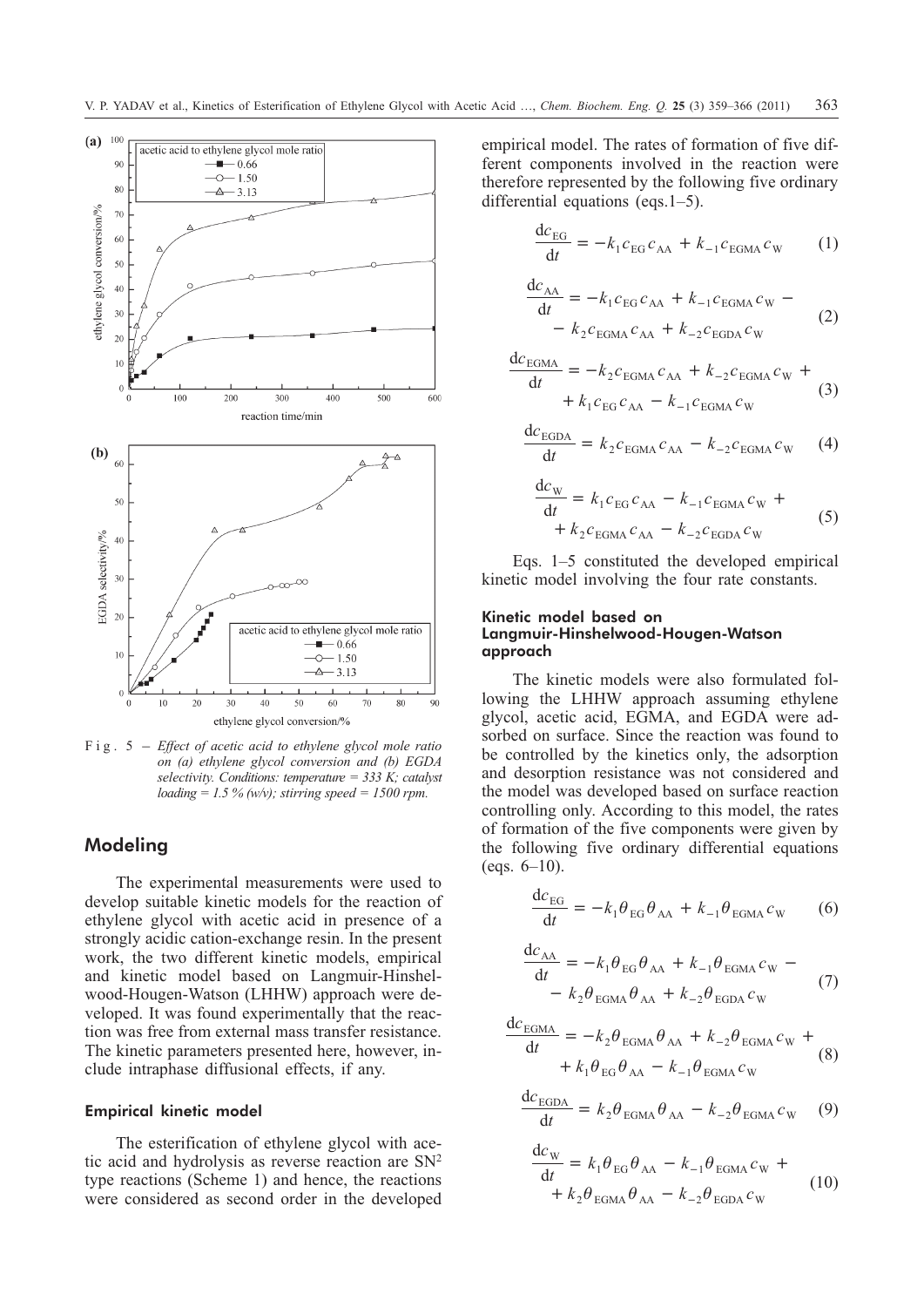where  $\theta_{AA}$ ,  $\theta_{EG}$ ,  $\theta_{EGMA}$ ,  $\theta_{EGDA}$  represent the fraction of surface covered by acetic acid, ethylene glycol, EGMA, and EGDA, respectively, and are given by the following equations.

$$
\theta_{AA} = \frac{K_{AA}c_{AA}}{1 + K_{EG}c_{EG} + K_{AA}c_{AA} + K_{EGMA}c_{EGMA} + K_{EGDA}c_{EGDA}}
$$
(11)

$$
\theta_{\text{EG}} = \frac{K_{\text{EG}}c_{\text{EG}}}{1 + K_{\text{EG}}c_{\text{EG}} + K_{\text{AA}}c_{\text{AA}} + K_{\text{EGMA}}c_{\text{EGMA}} + K_{\text{EGDA}}c_{\text{EGDA}}}
$$
(12)

$$
\theta_{\text{EGMA}} = \frac{K_{\text{EGMA}} c_{\text{EGMA}}}{1 + K_{\text{EG}} c_{\text{EG}} + K_{\text{AA}} c_{\text{AA}} + K_{\text{EGMA}} c_{\text{EGMA}} + K_{\text{EGDA}} c_{\text{EGDA}}} (13)
$$

$$
\theta_{\text{EGDA}} = \frac{K_{\text{EGDA}} c_{\text{EGDA}}}{1 + K_{\text{EG}} c_{\text{EG}} + K_{\text{AA}} c_{\text{AA}} + K_{\text{EGMA}} c_{\text{EGMA}} + K_{\text{EGDA}} c_{\text{EGDA}}} (14)
$$

The developed kinetic model involves four rate constants,  $k_1$ ,  $k_2$ ,  $k_{-1}$ , and  $k_2$  and four adsorption equilibrium constants,  $K_{AA}$ ,  $K_{EG}$ ,  $K_{EGMA}$ , and  $K_{EGDA}$ .

# **Regression analysis and parameter estimation**

The kinetic and equilibrium constants of the developed models were estimated using the experimental data at four different temperatures, 333, 343, 353, and 363 K, by non-linear regression algorithm based on modified Levenberg–Marquardt. The ordinary differential equations of the developed models were integrated using fourth-order Runge-Kutta method with initial guess values of kinetic and/ equilibrium constants. The objective function (*F*) to be minimized was then calculated based on calculated and experimental concentrations of five different components. The new guess values of the kinetic and/ equilibrium constants were then estimated following modified Levenberg-Marquardt algorithm. This process was repeated to minimize the objective function, *F*, of eq. 15.

$$
F = \sum_{i=1}^{N} \left( \frac{c_{\text{EG},i}^{\text{expt}} - c_{\text{EG},i}^{\text{model}}}{c_{\text{EG}}} \right)^2 + \sum_{i=1}^{N} \left( \frac{c_{\text{AA},i}^{\text{expt}} - c_{\text{AA},i}^{\text{model}}}{c_{\text{AA}}^{\text{expt}}} \right)^2 + \sum_{i=1}^{N} \left( \frac{c_{\text{AA},i}^{\text{expt}} - c_{\text{AA},i}^{\text{model}}}{c_{\text{BGM}}^{\text{expt}}} \right)^2 + \sum_{i=1}^{N} \left( \frac{c_{\text{EGDA},i}^{\text{expt}} - c_{\text{EGDA},i}^{\text{model}}}{c_{\text{EGDA}}^{\text{expt}}} \right)^2 + \sum_{i=1}^{N} \left( \frac{c_{\text{W},i}^{\text{expt}} - c_{\text{EGDA},i}^{\text{model}}}{c_{\text{W}}^{\text{expt}}} \right)^2 + \sum_{i=1}^{N} \left( \frac{c_{\text{W},i}^{\text{expt}} - c_{\text{W},i}^{\text{model}}}{c_{\text{W}}^{\text{expt}}} \right)^2 \tag{15}
$$

The estimated optimized rate constants /equilibrium constants at different temperatures are shown in Table 3 and Table 4 for empirical and LHHW-based models respectively. It was observed from the table that with increasing temperature, the value of the rate constants increased as expected. The value of adsorption equilibrium constants of the developed LHHW-based model was found to decrease with increasing temperature. This is obvious as the adsorption is an exothermic process. The

|               |                       | Objective function    |                       |                       |      |
|---------------|-----------------------|-----------------------|-----------------------|-----------------------|------|
| Temperature/K | $k_1$                 | $k_{-1}$              | k <sub>2</sub>        | $k_{-2}$              | (F)  |
| 333           | $9.70 \cdot 10^{-04}$ | $7.91 \cdot 10^{-04}$ | $3.17 \cdot 10^{-03}$ | $6.82 \cdot 10^{-03}$ | 11.4 |
| 343           | $1.19 \cdot 10^{-03}$ | $8.39 \cdot 10^{-04}$ | $3.26 \cdot 10^{-03}$ | $7.42 \cdot 10^{-03}$ | 13.7 |
| 353           | $1.69 \cdot 10^{-03}$ | $1.04 \cdot 10^{-03}$ | $6.07 \cdot 10^{-03}$ | $1.27 \cdot 10^{-02}$ | 7.3  |
| 363           | $3.49 \cdot 10^{-03}$ | $1.34 \cdot 10^{-03}$ | $9.07 \cdot 10^{-03}$ | $2.27 \cdot 10^{-02}$ | 2.8  |

Table 3 – *Kinetic constants of the empirical kinetic modela*

<sup>a</sup>Conditions: Acetic acid to ethylene glycol mole ratio = 3; catalyst loading = 1.5 % (w/v).

Table 4 – *Kinetic and equilibrium adsorption constants of the LHHW-based kinetic modela*

|               | Rate constants/(kmol $\text{m}^{-3}$ ) <sup>-1</sup> s <sup>-1</sup> |         | Adsorption equilibrium constants/(kmol $m^{-3}$ ) <sup>-1</sup> |          |              | Objective function |                |                   |     |
|---------------|----------------------------------------------------------------------|---------|-----------------------------------------------------------------|----------|--------------|--------------------|----------------|-------------------|-----|
| Temperature/K | $k_{1}$                                                              | $k_{2}$ | $k_{-1}$                                                        | $k_{-2}$ | $K_{\rm EG}$ | $K_{AA}$           | $K_{\rm EGMA}$ | $K_{\text{EGDA}}$ | (F) |
| 333           | 1.10                                                                 | 0.25    | 1.87                                                            | 0.89     | 1.01         | 0.424              | 7.51           | 9.54              | 6.5 |
| 343           | 2.30                                                                 | 0.42    | 1.87                                                            | 8.09     | 0.98         | 0.415              | 8.09           | 7.05              | 3.1 |
| 353           | 4.00                                                                 | 0.52    | 1.97                                                            | 1.09     | 0.76         | 0.390              | 7.69           | 6.70              | 4.5 |
| 363           | 7.90                                                                 | 0.68    | 2.37                                                            | 1.29     | 0.67         | 0.382              | 7.62           | 6.28              | 7.1 |

<sup>a</sup>Conditions: Acetic acid to ethylene glycol mole ratio = 3.13; catalyst loading = 1.5 % (w/v).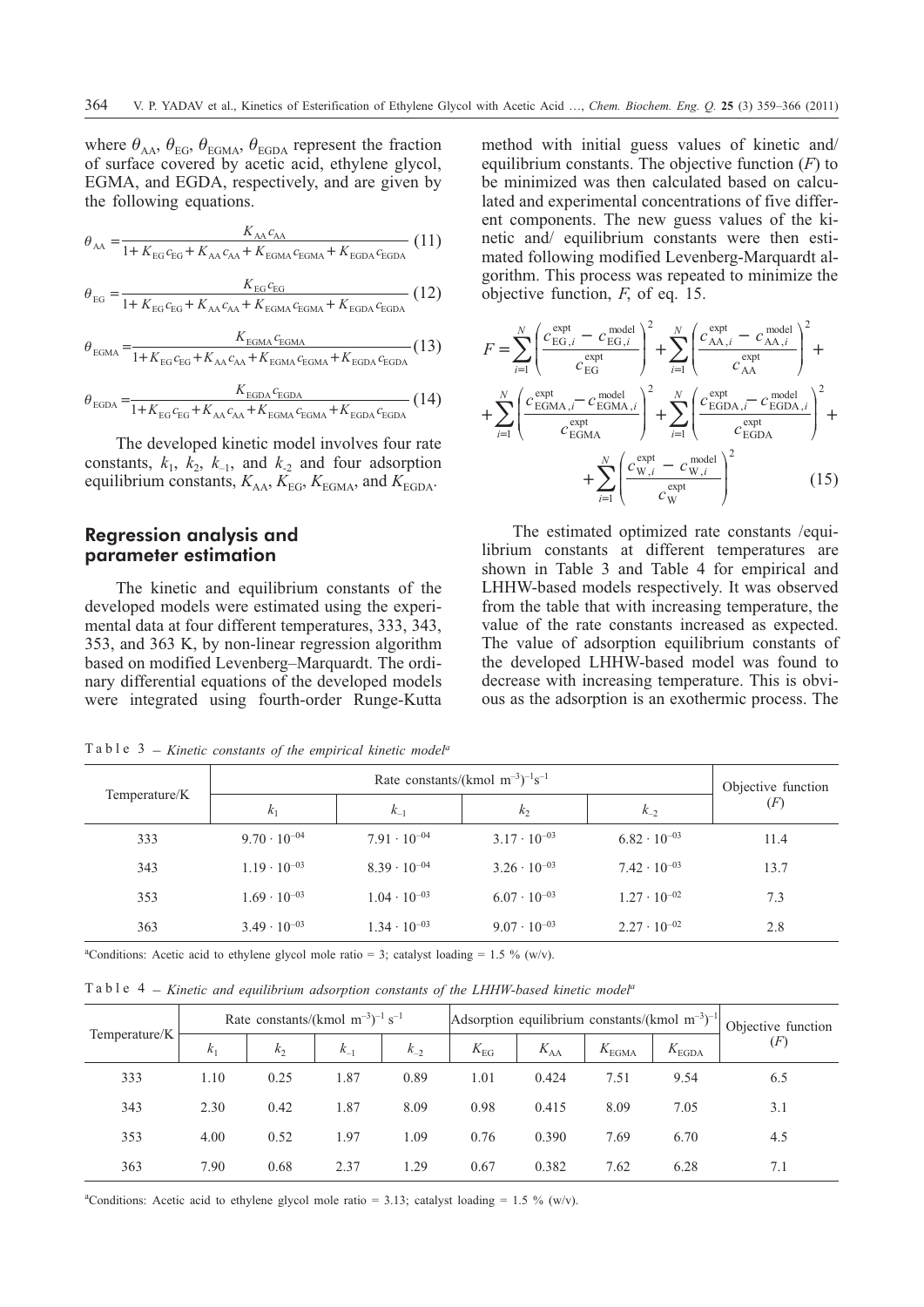

*acetic acid to ethylene glycol mole ratio = 3.13; stirring speed = 1500 rpm; (a) 333 K; (b)343 K; (c) 353 K; (d) 363 K.*

concentrations of ethylene glycol, acetic acid, EGMA, EGDA, and water were then calculated at various reaction times using the estimated rate constants at different temperatures and average relative deviation was calculated for both models. The average relative deviation of 9.2 % and 8.1 % was observed for empirical and LHHW-based model respectively. Therefore, LHHW-based model fits the experimental data better than empirical model. The concentration profile obtained from LHHW-based model at different temperatures was compared with that of experimental data as shown in Fig. 6. The experimental and calculated conversion of ethylene glycol based on LHHW-based model at different temperatures were also compared as shown in Fig. 2 and quite a good agreement was observed between calculated and experimental results. The Arrhenius plot of ln(rate constants) against 1/*T* was then made using the estimated rate constants of the LHHW-based model at different temperatures as shown in Fig. 7. The activation en-



ergy and pre-exponential factor were obtained from the slope and intercept of the Arrhenius plot as shown in Table 5.